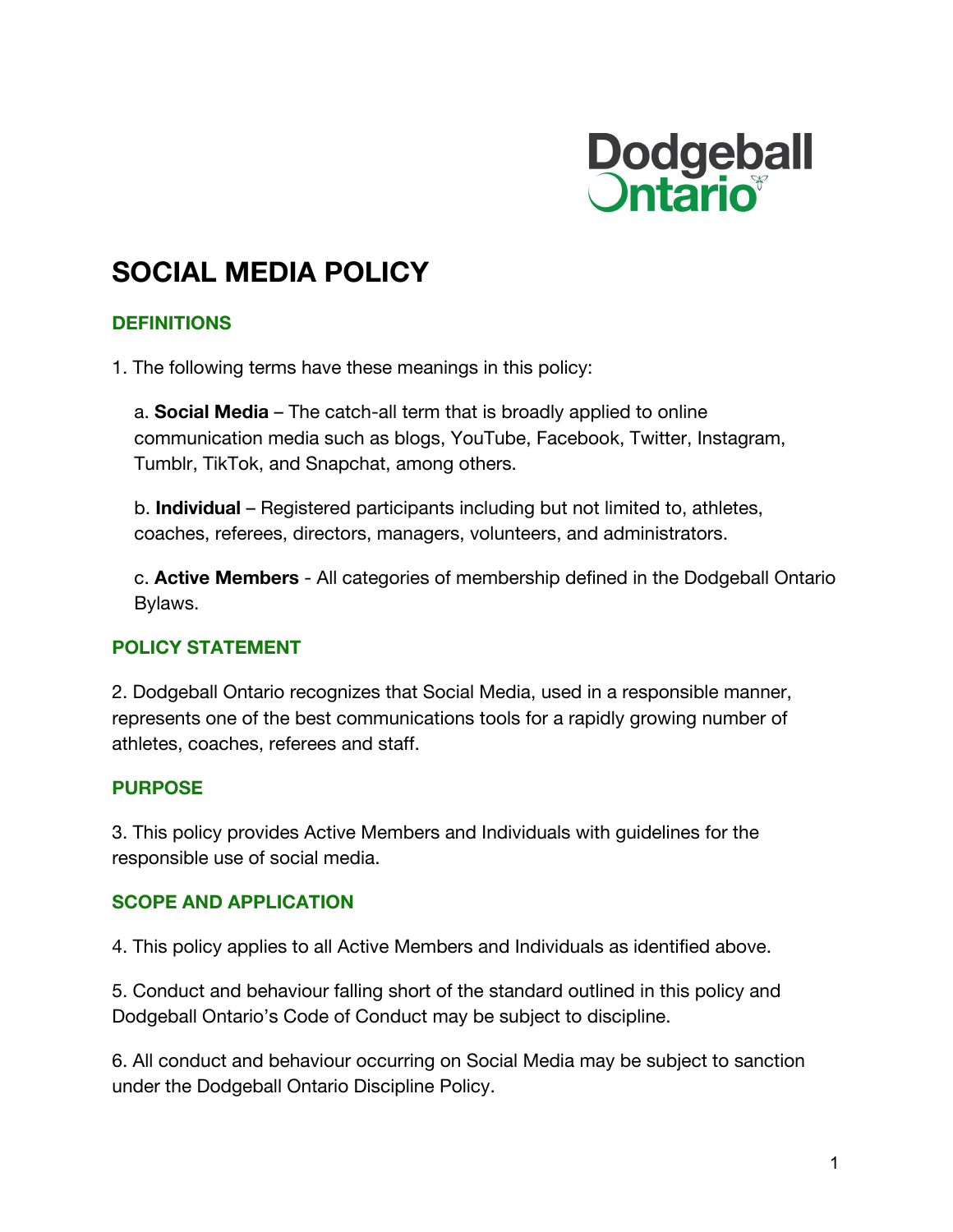7. A person who believes that an Individual's Social Media activity is inappropriate or may violate Dodgeball Ontario's policies and procedures should report the matter to Dodgeball Ontario's Board of Directors.

### **PROVISIONS**

8. Given the nature of Social Media, as a continually developing communication sphere, Dodgeball Ontario trusts its athletes, coaches, and referees to use their best judgement when interacting with others through Social Media.

9. Dodgeball Ontario encourages Individuals to engage with Social Media, but cautions that such engagement must meet the standard of conduct and behaviour outlined in Dodgeball Ontario's Code of Conduct.

10. Dodgeball Ontario supports and encourages the rights to freedom of speech, expression and association; including the use of social networks. Nevertheless, as representatives of Dodgeball Ontario, individuals are held to a higher standard and may be viewed as public role models.

11. Individuals are encouraged to embrace Social Media while following these guidelines:

a. Understand that Individuals represent Dodgeball Ontario and their teams. There are no "off hours" when it comes to Social Media.

b. Accept that everything posted is on the record and very public. The ability to share Social Media communications is very powerful and anything sent to a few can be shared with many thousands in a matter of seconds.

c. Choose your language and message wisely.

12. Individuals acknowledge that their Social Media may be viewed by anyone; including but not limited to Dodgeball Ontario, individuals, and sponsors.

13. Inappropriate material found by third parties affects the third parties' perception of the Individual, their team or organization, and Dodgeball Ontario and its programs. This can also be detrimental to an Individual's future, including future professional employment.

14. When using Social Media, an individual must model appropriate behaviour befitting the Individual's role and status in connection with Dodgeball Ontario.